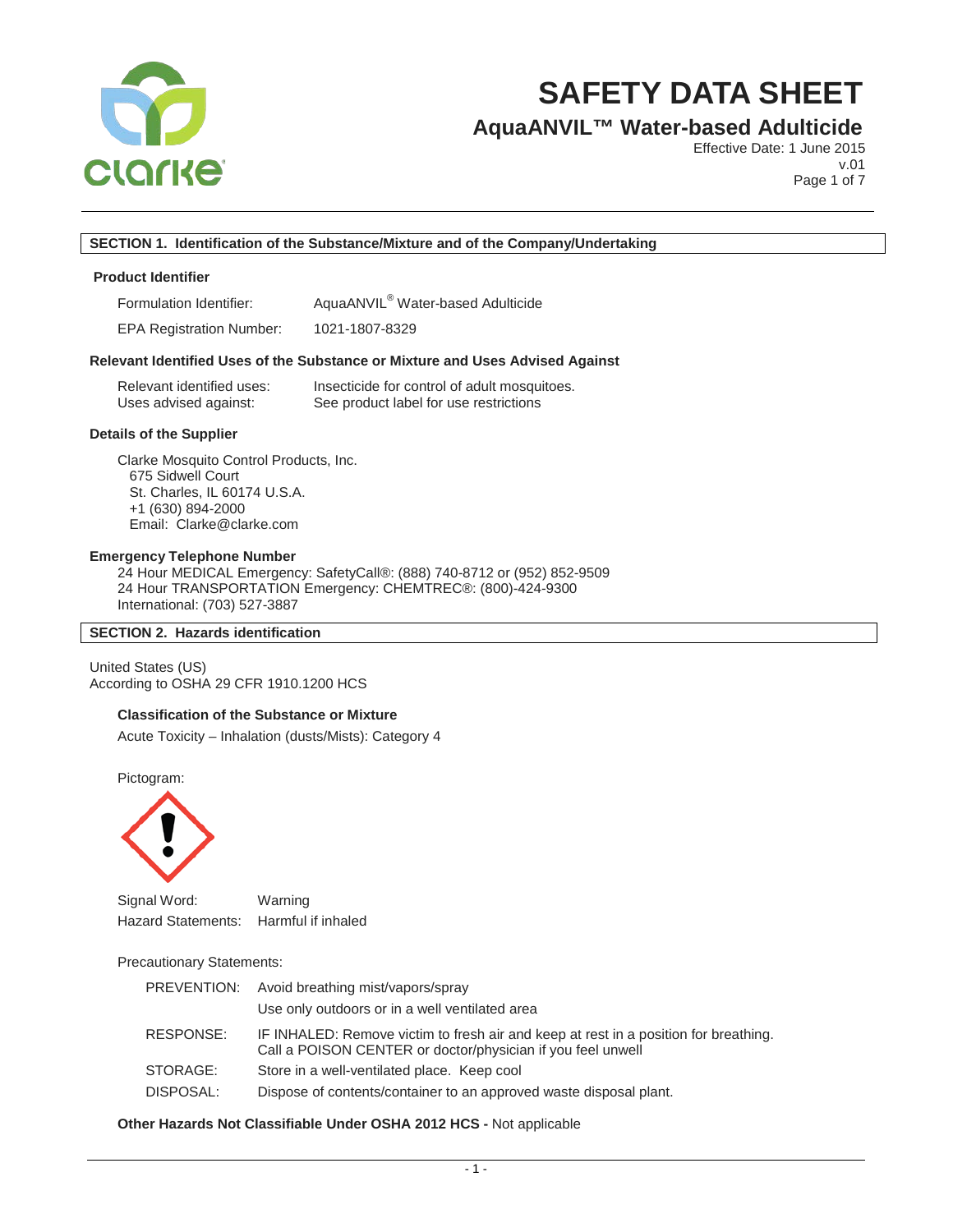

**AquaANVIL™ Water-based Adulticide**

Effective Date: 1 June 2015 v.01

Page 2 of 7

Comments: This material is considered hazardous by the 2012 OSHA Hazard Communication Standard [29 CFR 1910.1200(a)(1), and the GHS

# **SECTION 3. Composition/Information on Ingredients**

| <b>Components</b>                     |               |                     |
|---------------------------------------|---------------|---------------------|
| Substance Name                        | CAS No.       | Concentration % w/w |
| SUMITHRIN <sup>®</sup> (d-Phenothrin) | 26002-80-2    | 10                  |
| Piperonyl Butoxide (PBO)              | $51 - 03 - 6$ | 10                  |
| .                                     |               |                     |

Ingredients not identified are non-hazardous and/or are not required to be disclosed pursuant to 29 CFR 1910.1200 (2012), and are withheld as trade secret.

# **SECTION 4. First Aid Measures**

# **Description of First Aid Measures**

|                      | P00011101101101 1101 /101 111000101                                                                                                                                                                                                                                         |
|----------------------|-----------------------------------------------------------------------------------------------------------------------------------------------------------------------------------------------------------------------------------------------------------------------------|
| Eye contact:         | Hold eye open and rinse slowly and gently with water for 15-20 minutes. Remove contact lenses, if<br>present, after the first 5 minutes then continue rinsing. Call a poison control center/doctor for treatment<br>advice.                                                 |
| <b>Skin Contact:</b> | Take off contaminated clothing. Rinse skin immediately with plenty of water for 15-20 minutes. Call a<br>poison control center or doctor for treatment advice.                                                                                                              |
| Ingestion:           | If swallowed, IMMEDIATELY call a poison control center or doctor for treatment advice. DO NOT give any<br>liquid to the person. Do not induce vomiting unless told to do so by a poison control center or doctor.<br>Never give anything by mouth to an unconscious person. |
| Inhalation:          | Remove affected person to fresh air. If person is not breathing, call 911 or an ambulance, then give<br>artificial respiration, preferably mouth-to-mouth if possible. Call a poison control center or doctor for further<br>treatment advice.                              |

#### **Indication of Immediate Medical Attention and Special Treatment**

Notes to Physician: For skin effects, a highly efficient therapeutic agent for Pyrethrin/Pyrethroid exposure is topical application of Tocopherol Acetate (Vitamin E).

# **SECTION 5. Fire-Fighting Measures**

#### **Extinguishing Media**

Suitable Extinguishing Media: Water Fog, Carbon Dioxide (CO<sub>2</sub>), Dry Chemical, foam

Unsuitable Extinguishing Media: Do not use water jet.

# **Special Hazards Arising From the Substance or Mixture**

Specific Hazards: No information available.

**Explosion data: Sensitivity to Mechanical Impact:** None **Sensitivity to static discharge:** None

# **Special Protective Equipment and Precautions for Fire-Fighters**

Protection against fire: As in any fire, wear self-contained breathing apparatus pressure-demand, MSHA/NIOSH (approved or equivalent) and full protective gear.

Special Procedures: Move container from fire area if it can be done without risk. Do not scatter spilled material with highpressure water streams. Dike for later disposal. Use extinguishing agents appropriate for surrounding fire. Avoid inhalation of material or combustion by-products. Stay upwind and keep out of low areas.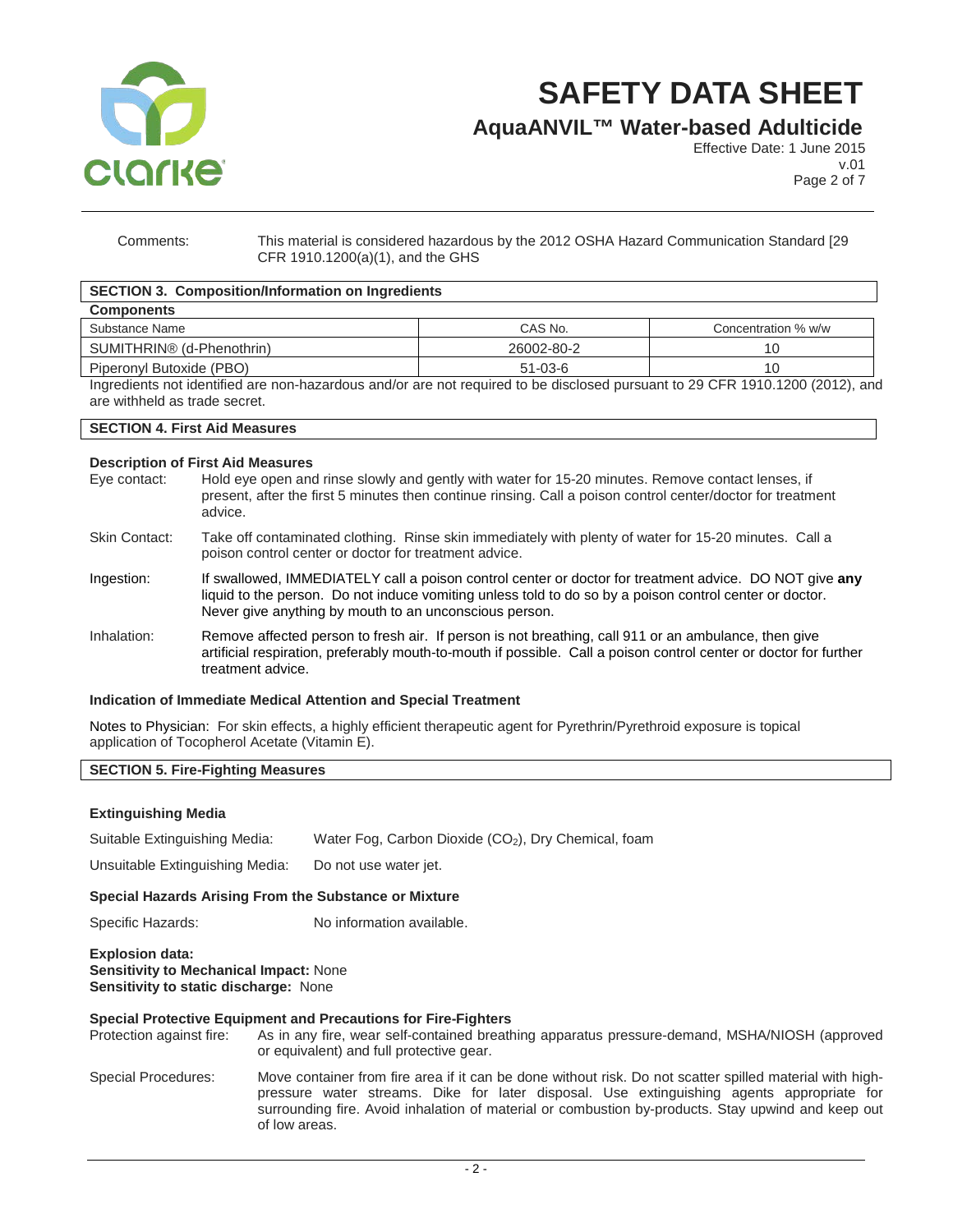

**AquaANVIL™ Water-based Adulticide**

Effective Date: 1 June 2015 v.01

Page 3 of 7

| <b>SECTION 6. Accidental Release Measures</b>                |                                                                                                                                                                                                                                                                                                                                                                                                                          |
|--------------------------------------------------------------|--------------------------------------------------------------------------------------------------------------------------------------------------------------------------------------------------------------------------------------------------------------------------------------------------------------------------------------------------------------------------------------------------------------------------|
|                                                              |                                                                                                                                                                                                                                                                                                                                                                                                                          |
|                                                              | <b>Personal Precautions, Protective Equipment and Emergency Procedures</b>                                                                                                                                                                                                                                                                                                                                               |
| <b>General Precautions:</b>                                  | Use appropriate protection (see section 8). Evacuate personnel to safe areas. Keep people<br>away from and upwind of spill/leak. Use personal protective equipment as required.                                                                                                                                                                                                                                          |
| <b>Environmental Precautions:</b>                            | Prevent product from entering into drains and waterways. Collect and dispose of this<br>material and its container in accordance with national and regional regulations. If the<br>product has contaminated surface water, inform the appropriate authorities.                                                                                                                                                           |
| Methods and Material for Containment and Cleaning Up         |                                                                                                                                                                                                                                                                                                                                                                                                                          |
| Methods for containment:                                     | Prevent further leakage of spillage if safe to do so. Move containers from spill area.                                                                                                                                                                                                                                                                                                                                   |
| Small spill:                                                 | Dam up. Soak up with inert absorbent material. Pick up and transfer to properly labeled<br>containers.                                                                                                                                                                                                                                                                                                                   |
| Large Spill:                                                 | Prevent entry into sewers, water courses, basements or confined areas. Dam up and soak<br>up with inert absorbent material. Pick up and transfer to properly labeled containers.<br>Dispose of via a licensed waste disposal contractor. Contaminated absorbent material may<br>pose the same hazard as the spilled product. Note: see Section 1 for emergency contact<br>information and Section 13 for waste disposal. |
| <b>SECTION 7. Handling and Storage</b>                       |                                                                                                                                                                                                                                                                                                                                                                                                                          |
| <b>Precautions for Safe Handling</b><br>Protective measures: | Use with local exhaust ventilation. Use personal protective equipment as required. Do                                                                                                                                                                                                                                                                                                                                    |

|                   | not breathe dust/fume/gas/mist/vapors/spray. For more information, see product label.                                                                                                                                                                                                                                                                       |
|-------------------|-------------------------------------------------------------------------------------------------------------------------------------------------------------------------------------------------------------------------------------------------------------------------------------------------------------------------------------------------------------|
| Hygiene Measures: | Eating, drinking and smoking should be prohibited in areas where this material is<br>handled, stored and processed. Workers should wash hands and face before eating,<br>drinking and smoking. Remove contaminated clothing and protective equipment before<br>entering eating areas. See also Section 8 for additional information on hygiene<br>measures. |
|                   | <b>Conditions for Safe Storage, Including Any Incompatibilities</b>                                                                                                                                                                                                                                                                                         |

Storage Conditions: Keep containers tightly closed in a cool, well-ventilated place. Keep in properly labeled containers. For more information, see product label. Keep out of reach of children.

# **SECTION 8. Exposure Controls / Personal Protection**

# **Control Parameters**

| <b>Exposure Guidelines:</b> | This product, as supplied, does not contain any hazardous materials with occupational exposure |
|-----------------------------|------------------------------------------------------------------------------------------------|
|                             | limits established by the region specific regulatory bodies.                                   |

#### **Individual Protection Measures, such as Personal Protection Equipment:**

|                                | <u>Marriaga Frotocion Mcasarcs, such as Ecrsonian Fotociion Equipmont.</u>                                                                                                           |
|--------------------------------|--------------------------------------------------------------------------------------------------------------------------------------------------------------------------------------|
| Eye Protection:                | Tight sealing safety goggles and face shield.                                                                                                                                        |
| <b>Skin Protection:</b>        | Wear a long-sleeved shirt, long pants, socks and shoes.                                                                                                                              |
| Hand Protection:               | It is good industrial hygiene practice to minimize skin contact. If required or preferred, use suitable<br>protective chemical resistant gloves such as latex, nitrile, or neoprene. |
| <b>Respiratory Protection:</b> | None required. If exposure limits are exceeded or irritation is experienced, NIOSH/MSHA approved<br>respiratory protection should be worn.                                           |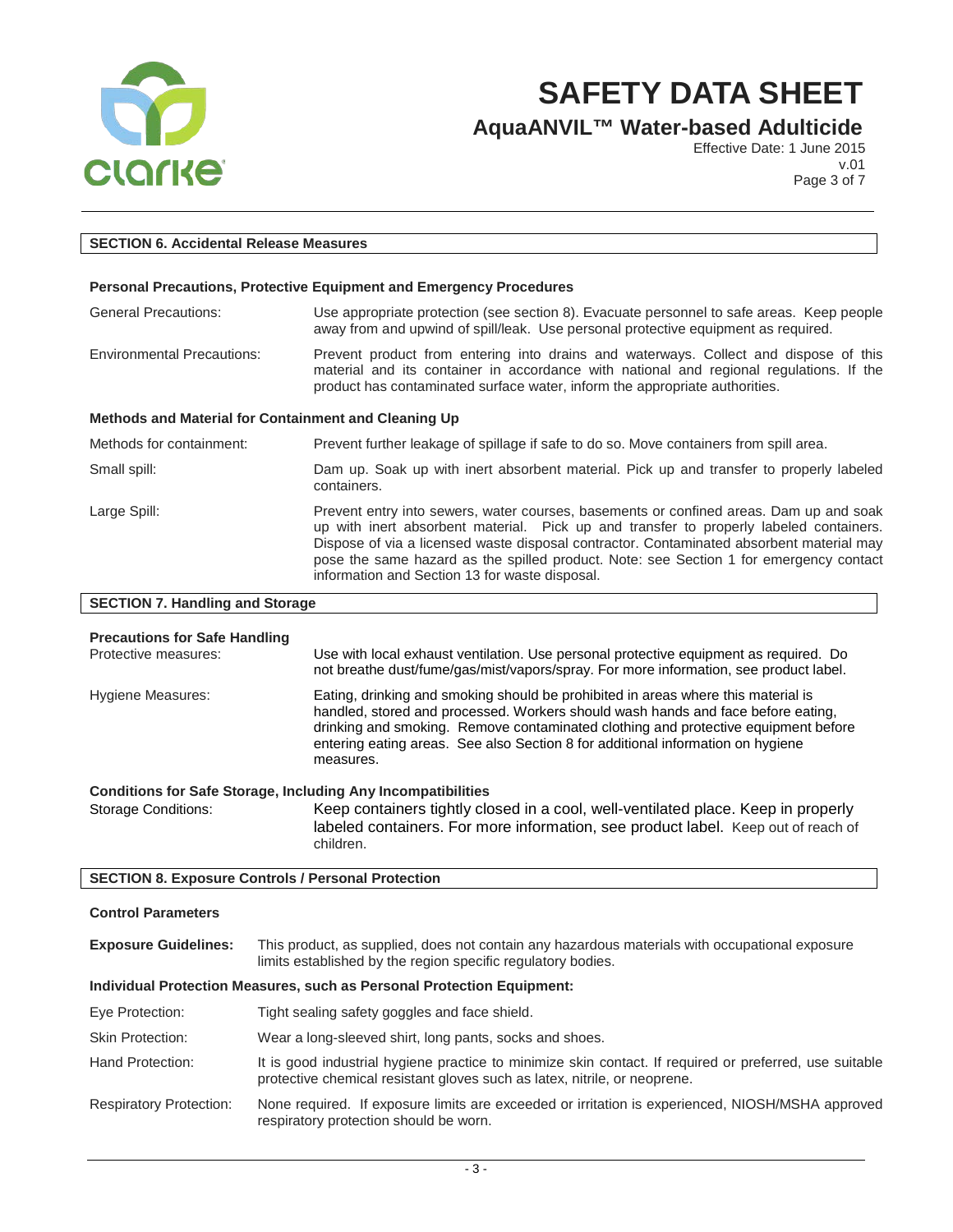

# **AquaANVIL™ Water-based Adulticide**

Effective Date: 1 June 2015 v.01 Page 4 of 7

# **SECTION 9. Physical and Chemical Properties**

# **Information on Basic Physical and Chemical Properties**

| <b>Physical State:</b>          | Liquid                            |
|---------------------------------|-----------------------------------|
| Appearance:                     | Milky white                       |
| Color (Gardner):                | No information available          |
| Odor:                           | Sweet                             |
| Odor Threshold:                 | No information available          |
| pH:                             | 4.1                               |
| <b>Melting Point:</b>           | No information available          |
| Freezing Point:                 | No information available          |
| Initial Boiling Point:          | No information available          |
| Flash Point:                    | >93.3°C (>200°F) (Tag Closed Cup) |
| <b>Evaporation Rate:</b>        | No information available          |
| Flammability:                   | No information available          |
| Explosion limits [U/L]:         | No information available          |
| Vapor Pressure:                 | No information available          |
| Vapor Density $(Air = 1)$ :     | Heavier than air                  |
| Relative Density:               | No information available          |
| Density:                        | 1.016 g/cm <sup>3</sup> @ 20°C    |
| Specific Gravity (Water = $1$ ) | No information                    |
| Solubility (Water/Alcohol):     | Partially miscible                |
| <b>Partition Coefficient:</b>   | No information available          |
| Auto-Ignition Temperature:      | No information available          |
| Dynamic Viscosity:              | 16 cPs @ 24.0° C Brookfield       |
| Decomposition Temperature:      | No information available          |
| <b>Explosive Properties:</b>    | No information available          |
| <b>Oxidizing Properties:</b>    | No information available          |
| VOC Content (%):                | 10%                               |
|                                 |                                   |

# **SECTION 10. Stability and Reactivity**

# **Reactivity**

No data available

**Chemical Stability** Stable under recommended normal storage conditions

| <b>Possibility of Hazardous Reactions</b>         |                                                                                   |  |
|---------------------------------------------------|-----------------------------------------------------------------------------------|--|
| Hazardous Reactions:<br>Hazardous Polymerization: | None under normal conditions<br>Hazardous polymerization does not occur           |  |
| <b>Conditions to avoid</b>                        | Extremes of temperature and direct sunlight                                       |  |
| Incompatible materials                            | Not compatible with strong acids and bases. Not compatible with oxidizing agents. |  |
| Hazardous decomposition products                  |                                                                                   |  |

Carbon monoxide (CO), Carbon dioxide (CO2)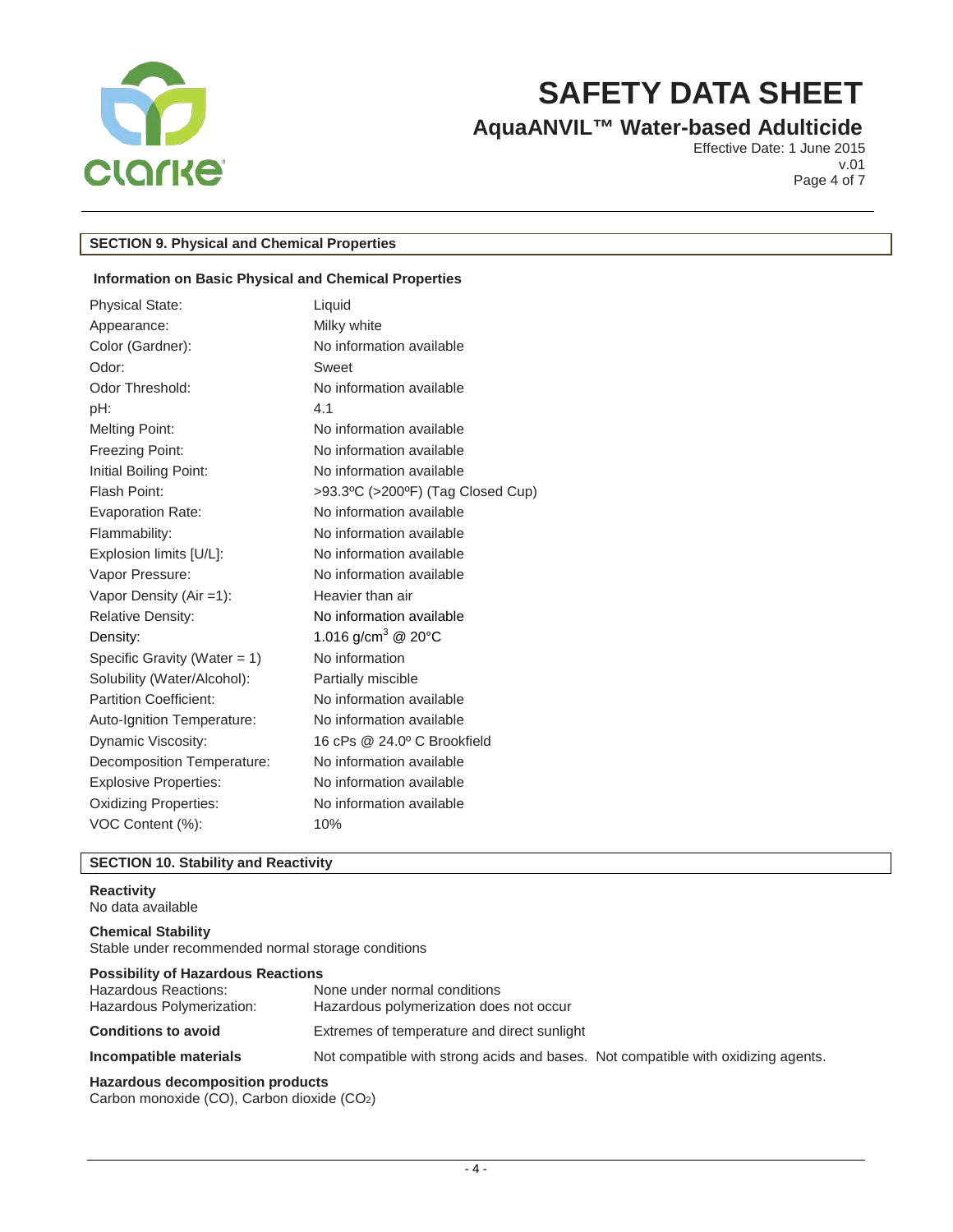

# **AquaANVIL™ Water-based Adulticide**

Effective Date: 1 June 2015 v.01

Page 5 of 7

# **SECTION 11. Toxicological information**

#### **Information on Likely Routes of Exposure**

Routes of entry: Oral, Dermal, Inhalation

#### **Information on Toxicological Effects**

**Acute Toxicity / Effects** Assessment of acute toxicity: Slightly toxic after ingestion. Slightly toxic after short-term inhalation. Slightly toxic after short term skin contact.

| Oral, $(Rat)$ LD <sub>50</sub>    | $> 5,000$ mg/kg                              |
|-----------------------------------|----------------------------------------------|
| Dermal, (Rabbit) LD <sub>50</sub> | $> 5,000$ mg/kg                              |
| Inhalation, Rat $LC_{50}$         | > 2.0 mg/l (four hours)                      |
| Skin Corrosion/Irritation:        | Slight irritation - Irritation Index = $0.4$ |
| Serious Eye Damage/Irritation:    | Irritation clearing in 48 hours              |
| <b>Skin Sensitization:</b>        | Negative $-$ (guinea pig)                    |
|                                   |                                              |

#### Conditions aggravated by exposure: None known

#### Chronic Toxicity / Effects

Assessment of repeated dose toxicity: No significant signs or symptoms indicative of any adverse health effects are expected to occur.

Germ Cell Mutagenicity This product has not been tested. The statement has been derived from the properties of the individual components. No data is available to indicate product or any components present at greater than 0.1% are mutagenic or genotoxic.

Carcinogenicity Not carcinogenic. This product does not contain any carcinogens or potential carcinogens as listed by OSHA, IARC or NTP.

> Marginally higher incidences of benign liver tumors in mice were observed following lifetime high dose exposures to PBO. The significance of these observations is undetermined and under review. The doses at which tumors were observed for PBO greatly exceeded potential exposure from labeled uses.

Reproductive Effects: This product has not been tested. The statement has been derived from the properties of the individual components. No data is available to indicate product or any components present at greater than 0.1% produce a fertility impairing effect. No indication of a developmental toxic / teratogenic effect. STOT – Single exposure Not classified STOT – Repeated exposure Not classified

#### **SECTION 12. Ecological Information**

## Ecotoxicity:

Product specific data is not available. Data referenced is in relation to active ingredients, d-Phenothrin and PBO

| Toxicity to Fish:                  | d-Phenothrin 96-hr Acute LC <sub>50</sub> 16.7 $\mu$ g/L (rainbow trout), 15.8 $\mu$ g/L (bluegill sunfish)<br>PBO: 96-hour Acute LC <sub>50</sub> 6/12 ppm (rainbow trout)               |
|------------------------------------|-------------------------------------------------------------------------------------------------------------------------------------------------------------------------------------------|
| Toxicity to Aquatic Invertebrates: | d-Phenothrin 48-hr LC <sub>50</sub> 4.4 µg/L Daphnia magna<br>d-Phenothrin 480hr LC <sub>50</sub> 0.025 µg/L Mysidopsis bahia<br>PBO: 96-hr LC <sub>50</sub> 0.49 ppm, Americamysis bahia |
| Toxicity to Plants:                | No data available                                                                                                                                                                         |
| Persistence and Degradability      | Product specific data not available. Data referenced is in relation to the active ingredients, d-Phenothrin and PBO                                                                       |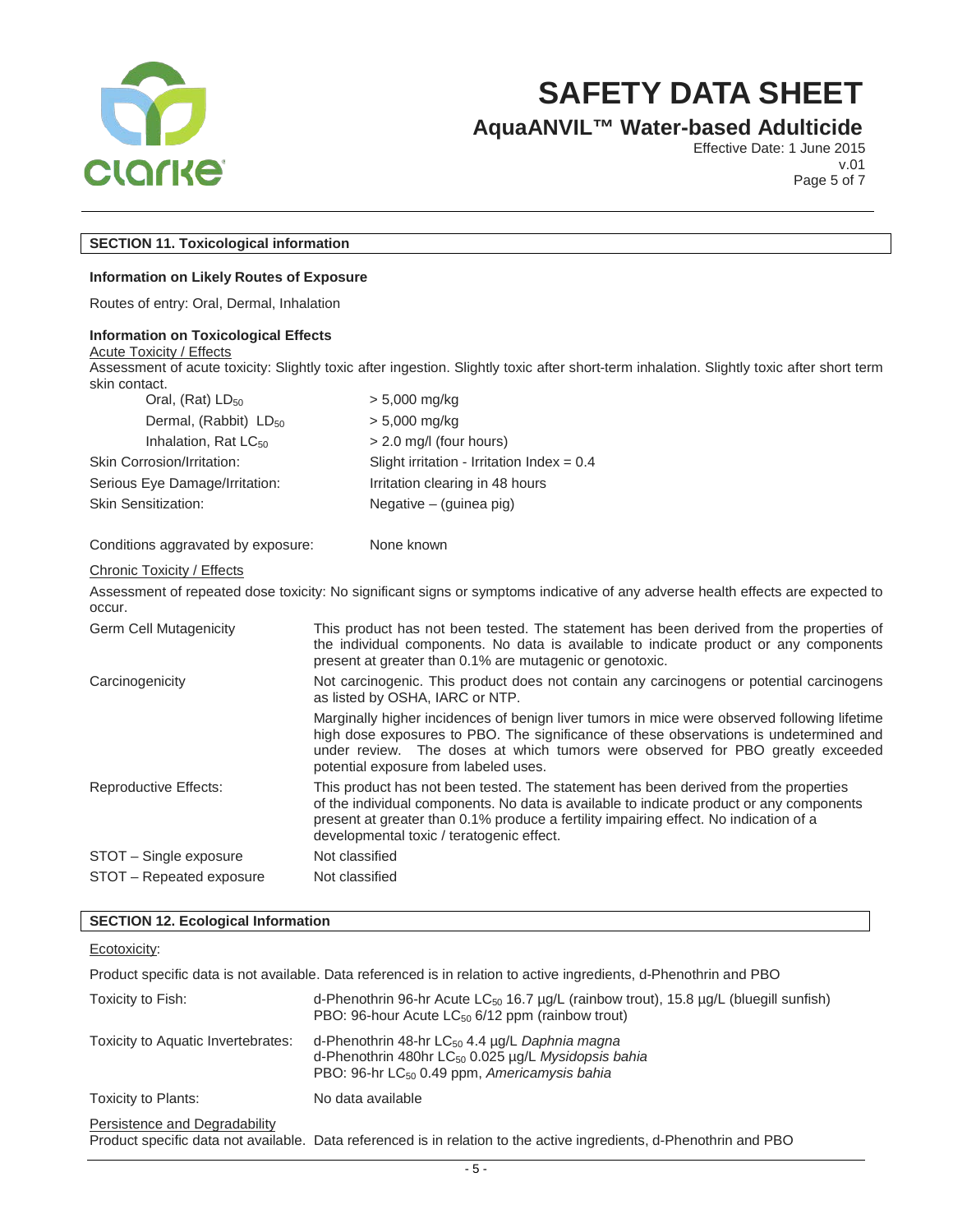

# **AquaANVIL™ Water-based Adulticide**

Effective Date: 1 June 2015 v.01 Page 6 of 7

| Biodegradability:        | Not readily biodegradable (by OECD criteria)                                                                                                                                                     |  |  |
|--------------------------|--------------------------------------------------------------------------------------------------------------------------------------------------------------------------------------------------|--|--|
| Bioconcentration Factor: | d-Phenothrin: 592 (edible), 4,000 (non-edible)<br>PBO: 2, 175                                                                                                                                    |  |  |
| Log Kow:                 | d-Phenothrin: 6<br>PBO: 4.95                                                                                                                                                                     |  |  |
| Depuration:              | d-Phenothrin, PBO: 2-4 days                                                                                                                                                                      |  |  |
| Mobility in Soil:        | d-Phenothrin has low water solubility and binds tightly to soil. Based on these properties, d-<br>phenothrin is relatively immobile in soil and its potential to contaminate groundwater is low. |  |  |
|                          | PBO is not very soluble in water and adheres moderately to soil with organic matter.                                                                                                             |  |  |

## **SECTION 13. Disposal Considerations**

## **Waste Treatment and Disposal methods**

Pesticide wastes are regulated. Consult product label for chemical substance and container disposal instructions. Avoid release to the environment. Improper disposal of excess product or rinsate is a violation of Federal law. If these wastes cannot be disposed or by use according to label instructions, contact your State Pesticide or Environmental Control Agency, or the Hazardous Waste Representative at the nearest EPA regional office for guidance.

Container disposal: Rinse thoroughly in accordance with label instructions.

#### **SECTION 14. Transport Information**

#### **DOT (US)** Not regulated

### **IMDG (Vessel)**

UN Number: UN3082 Proper Shipping Name: ENVIRONMENTALLY HAZARDOUS SUBSTANCE, LIQUID, N.O.S (d-PHENOTHRIN) Hazard Class: 9 Packing Group: III Marine Pollutant: Yes

### **ICAO/IATA (Air transport)**

UN Number: UN3082 Proper Shipping Name: ENVIRONMENTALLY HAZARDOUS SUBSTANCE, LIQUID, N.O.S (d-PHENOTHRIN) Hazard Class: 9 Packing Group: III Marine Pollutant: Yes

## **SECTION 15. Regulatory Information**

**Difference between SDS and EPA (FIFRA) Pesticide Label**: This chemical is a pesticide product regulated by the Environmental Protection Agency and is subject to certain labeling requirements under federal pesticide law. These requirements differ from the classification criteria and hazard information for safety data sheet, and for workplace labels of nonpesticide chemicals. Following is the hazard information as required on the pesticide label:

### Signal Word: CAUTION

Precautionary Statements: Hazards to Humans and Domestic Animals: CAUTION. Causes moderate eye irritation. Avoid contact with eyes or clothing. Wash thoroughly with soap and water after handling and before eating, drinking, chewing gum, or using tobacco.

Personal Protective Equipment (PPE): Mixers, loaders, applicators and other handlers must wear the following: long-sleeve shirt, long pants, shoes and socks. See engineering controls for additional requirements.

User Safety Requirements: Follow manufacturer's instructions for cleaning/maintaining PPE. If no such instructions for washables exist, use detergent and hot water. Keep and wash PPE separately from other laundry. Discard clothing and other absorbent material that have been drenched or heavily contaminated with the product's concentrate. Do not reuse them.